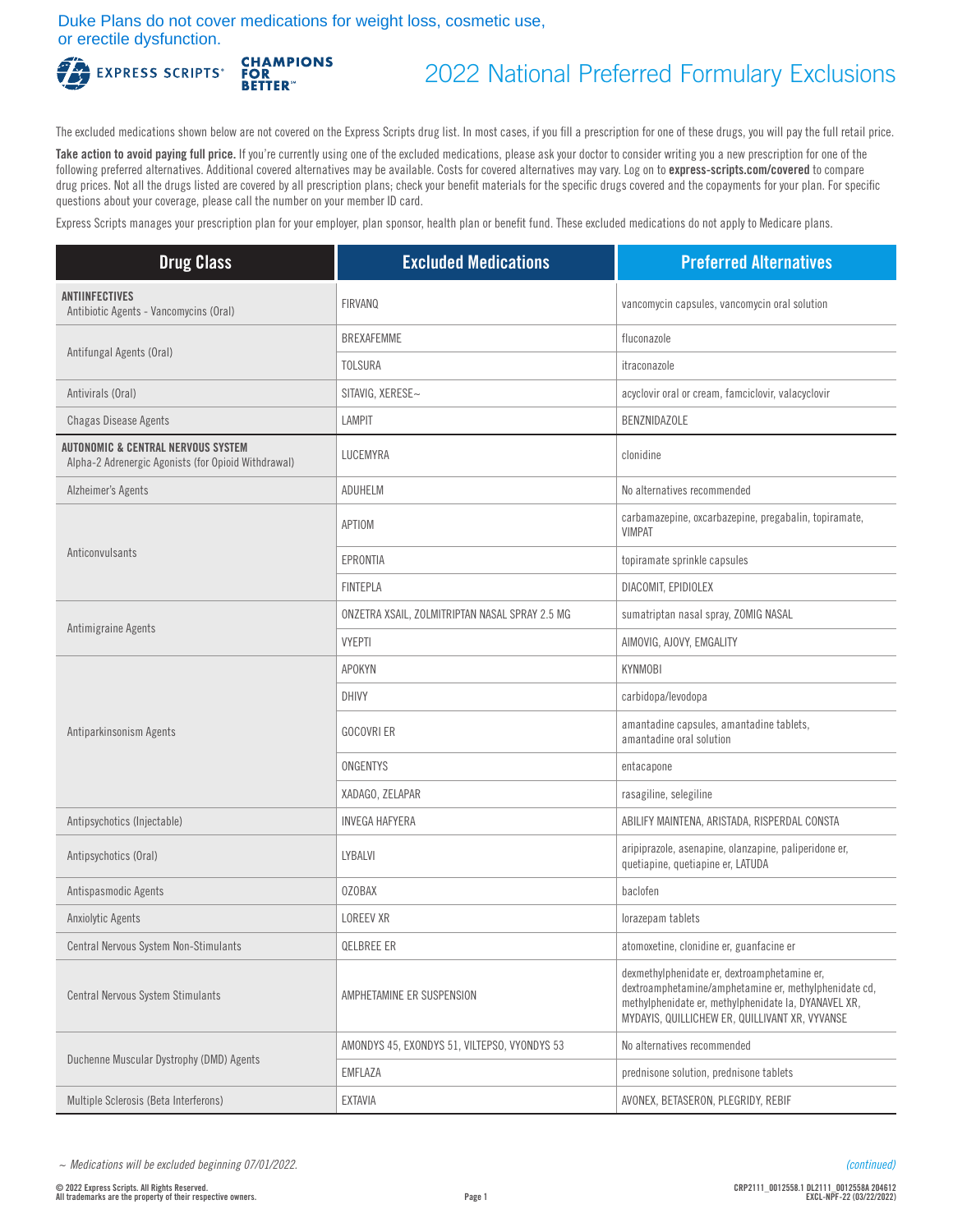| <b>Drug Class</b>                                                                               | <b>Excluded Medications</b>                                         | <b>Preferred Alternatives</b>                                                                                                                                                                                                            |
|-------------------------------------------------------------------------------------------------|---------------------------------------------------------------------|------------------------------------------------------------------------------------------------------------------------------------------------------------------------------------------------------------------------------------------|
| <b>AUTONOMIC &amp; CENTRAL NERVOUS SYSTEM (continued)</b><br>Narcotic Analgesics & Combinations | APADAZ, BENZHYDROCODONE/ACETAMINOPHEN                               | hydrocodone/acetaminophen                                                                                                                                                                                                                |
|                                                                                                 | <b>NUCYNTA</b>                                                      | hydrocodone/acetaminophen, morphine sulfate, oxycodone,<br>tramadol, tramadol/acetaminophen                                                                                                                                              |
|                                                                                                 | NUCYNTA ER, OXYCODONE ER, XTAMPZA ER                                | hydromorphone er, morphine sulfate er, oxymorphone er,<br>HYSINGLA ER, OXYCONTIN                                                                                                                                                         |
|                                                                                                 | PRIMLEV, PROLATE SOLUTION                                           | oxycodone/acetaminophen                                                                                                                                                                                                                  |
|                                                                                                 | QDOLO                                                               | tramadol tablets                                                                                                                                                                                                                         |
| Narcotic Antagonists                                                                            | <b>BUNAVAIL</b>                                                     | buprenorphine/naloxone, ZUBSOLV                                                                                                                                                                                                          |
| Sedative-Hypnotic Agents                                                                        | DORAL, QUAZEPAM                                                     | estazolam, lorazepam                                                                                                                                                                                                                     |
| Selective Serotonin Reuptake Inhibitors (SSRIs)<br>Antidepressants                              | PEXEVA, SERTRALINE CAPSULES, VIIBRYD                                | citalopram, escitalopram, fluoxetine, fluvoxamine, paroxetine,<br>sertraline                                                                                                                                                             |
| Serotonin/Norepinephrine Reuptake Inhibitor<br>Antidepressants                                  | DRIZALMA SPRINKLE                                                   | desvenlafaxine er, duloxetine, venlafaxine er, FETZIMA                                                                                                                                                                                   |
| <b>Transmucosal Fentanyl Analgesics</b>                                                         | FENTANYL CITRATE BUCCAL TABLETS, FENTORA, LAZANDA,<br><b>SUBSYS</b> | fentanyl citrate lozenges                                                                                                                                                                                                                |
|                                                                                                 | BUPROPION XL 450 MG~, FORFIVO XL~                                   | bupropion xl 150 mg or 300 mg                                                                                                                                                                                                            |
| Miscellaneous Antidepressants                                                                   | <b>SPRAVATO</b>                                                     | olanzapine/fluoxetine, bupropion, desvenlafaxine er,<br>duloxetine, escitalopram, mirtazapine, sertraline                                                                                                                                |
| CARDIOVASCULAR<br><b>ACE Inhibitors</b>                                                         | QBRELIS                                                             | lisinopril                                                                                                                                                                                                                               |
|                                                                                                 | EDARBI                                                              | candesartan, irbesartan, losartan, olmesartan, telmisartan,<br>valsartan                                                                                                                                                                 |
| Angiotensin Receptor Blockers (ARBs) and Combinations                                           | EDARBYCLOR                                                          | candesartan/hydrochlorothiazide,<br>irbesartan/hydrochlorothiazide, losartan/hydrochlorothiazide,<br>olmesartan/hydrochlorothiazide,<br>telmisartan/hydrochlorothiazide,<br>valsartan/hydrochlorothiazide, chlorthalidone plus valsartan |
| Anticoagulants                                                                                  | PRADAXA, SAVAYSA                                                    | ELIQUIS, XARELTO                                                                                                                                                                                                                         |
|                                                                                                 | <b>DUTOPROL</b>                                                     | metoprolol tartrate/hydrochlorothiazide,<br>metoprolol succinate er plus hydrochlorothiazide                                                                                                                                             |
| <b>Beta Blockers &amp; Combinations</b>                                                         | HEMANGEOL~                                                          | propranolol solution                                                                                                                                                                                                                     |
|                                                                                                 | INDERAL XL, INNOPRAN XL                                             | propranolol er                                                                                                                                                                                                                           |
|                                                                                                 | KAPSPARGO SPRINKLE                                                  | metoprolol succinate                                                                                                                                                                                                                     |
|                                                                                                 | <b>CONJUPRI</b>                                                     | amlodipine, felodipine er, nifedipine er, nisoldipine                                                                                                                                                                                    |
| <b>Calcium Channel Blockers</b>                                                                 | KATERZIA                                                            | amlodipine                                                                                                                                                                                                                               |
|                                                                                                 | CAROSPIR~                                                           | spironolactone                                                                                                                                                                                                                           |
| <b>Diuretics</b>                                                                                | THALITONE                                                           | chlorthalidone                                                                                                                                                                                                                           |
| Fenofibrates                                                                                    | ANTARA~                                                             | fenofibrate, fenofibric acid                                                                                                                                                                                                             |
| <b>HMG &amp; Cholesterol Inhibitor Combinations</b>                                             | ALTOPREV, EZALLOR SPRINKLE                                          | atorvastatin, fluvastatin er, lovastatin, pravastatin,<br>rosuvastatin, simvastatin tablets, LIVALO                                                                                                                                      |
|                                                                                                 | ROSUVASTATIN/EZETIMIBE                                              | ezetimibe plus atorvastatin or rosuvastatin                                                                                                                                                                                              |
| PCSK9 & siRNA Inhibitors                                                                        | LEQVIO, PRALUENT                                                    | REPATHA                                                                                                                                                                                                                                  |
| Miscellaneous Cardiovascular Agents                                                             | CORLANOR                                                            | atenolol, bisoprolol, carvedilol, metoprolol succinate,<br>metoprolol tartrate, propranolol                                                                                                                                              |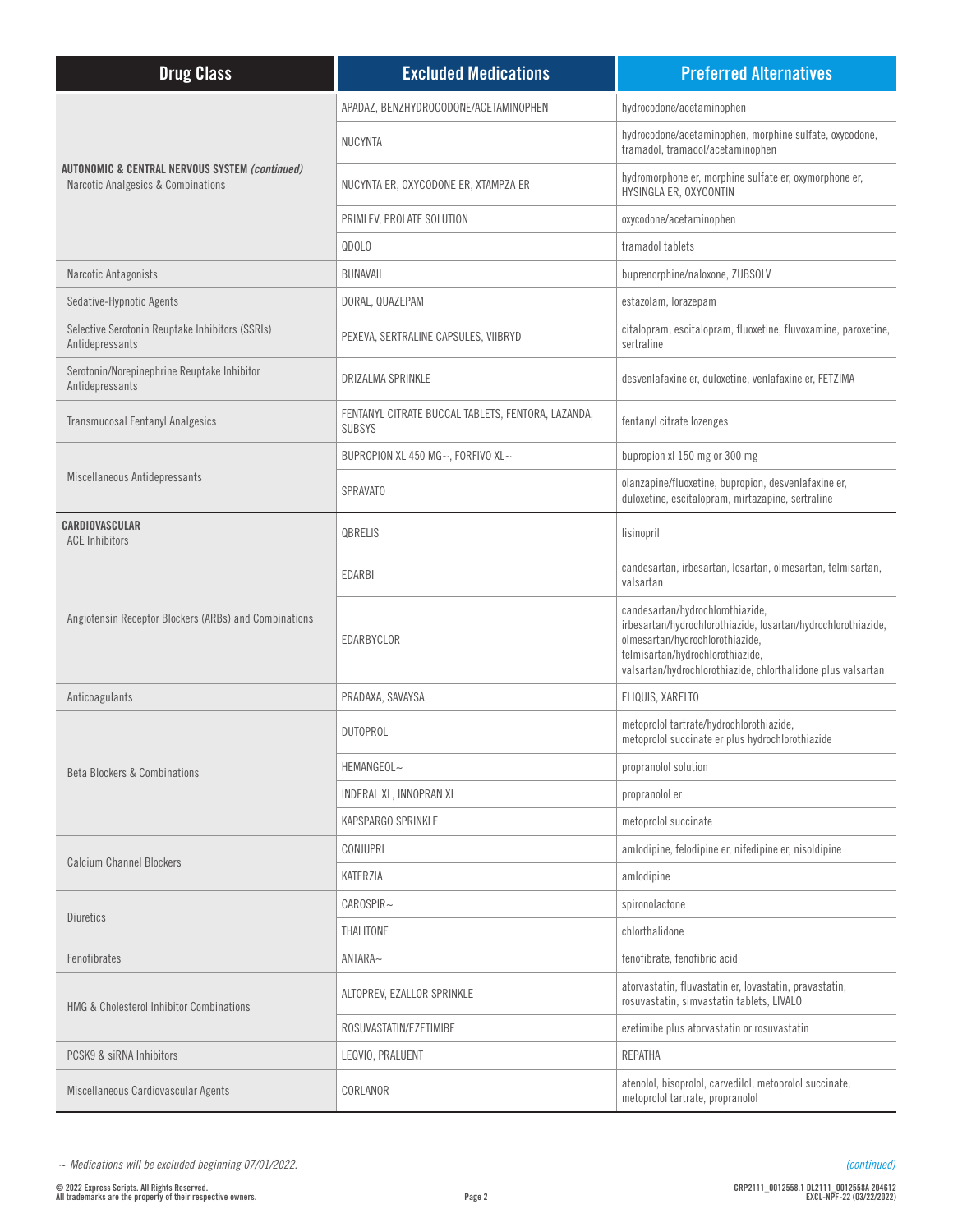| <b>Drug Class</b>                                                | <b>Excluded Medications</b>                                                                                                                     | <b>Preferred Alternatives</b>                                                                                                                                                                                                                                                                                                                           |
|------------------------------------------------------------------|-------------------------------------------------------------------------------------------------------------------------------------------------|---------------------------------------------------------------------------------------------------------------------------------------------------------------------------------------------------------------------------------------------------------------------------------------------------------------------------------------------------------|
| DERMATOLOGICAL<br>Agents for Hyperhidrosis                       | DRYSOL, QBREXZA~                                                                                                                                | Over-the-Counter aluminum chloride containing products                                                                                                                                                                                                                                                                                                  |
| Oral Agents for Acne                                             | ABSORICA LD~                                                                                                                                    | isotretinoin capsules                                                                                                                                                                                                                                                                                                                                   |
|                                                                  | DORYX DR 80 MG, DORYX MPC,<br>DOXYCYCLINE HYCLATE DR 80 MG                                                                                      | doxycycline hyclate, doxycycline monohydrate                                                                                                                                                                                                                                                                                                            |
|                                                                  | MINOCYCLINE ER CAPSULES, XIMINO                                                                                                                 | minocycline er tablets                                                                                                                                                                                                                                                                                                                                  |
| Rosacea Agents (Oral)                                            | DOXYCYCLINE 40 MG CAPSULES, ORACEA~                                                                                                             | Oral: doxycycline hyclate, doxycycline monohydrate<br>Topical: azelaic acid, ivermectin, metronidazole                                                                                                                                                                                                                                                  |
|                                                                  | NORITATE~                                                                                                                                       | metronidazole                                                                                                                                                                                                                                                                                                                                           |
| Rosacea Agents (Topical)                                         | <b>ZILXI</b>                                                                                                                                    | azelaic acid, ivermectin, metronidazole,<br>sodium sulfacetamide/sulfur, FINACEA                                                                                                                                                                                                                                                                        |
|                                                                  | <b>CLENIA PLUS</b>                                                                                                                              | sodium sulfacetamide/sulfur                                                                                                                                                                                                                                                                                                                             |
|                                                                  | FABIOR~, TAZAROTENE FOAM                                                                                                                        | tazarotene cream, tretinoin                                                                                                                                                                                                                                                                                                                             |
| <b>Topical Agents for Acne</b>                                   | <b>VELTIN</b>                                                                                                                                   | clindamycin/benzoyl peroxide, clindamycin/tretinoin,<br>erythromycin/benzoyl peroxide, ONEXTON                                                                                                                                                                                                                                                          |
|                                                                  | WINLEVI                                                                                                                                         | azelaic acid, clindamycin phosphate gel,<br>clindamycin/tretinoin, dapsone, erythromycin gel, tretinoin,<br>ONEXTON                                                                                                                                                                                                                                     |
| <b>Topical Agents for Actinic Keratosis</b>                      | CARAC, FLUOROURACIL 0.5% CREAM, KLISYRI, ZYCLARA                                                                                                | diclofenac 3% gel, fluorouracil 2% solution,<br>fluorouracil 5% cream, imiquimod 5% cream                                                                                                                                                                                                                                                               |
| <b>Topical Agents for Atopic Dermatitis</b>                      | OPZELURA                                                                                                                                        | pimecrolimus, tacrolimus, betamethasone dipropionate,<br>fluocinonide, halcinonide, triamcinolone                                                                                                                                                                                                                                                       |
| <b>Topical Antifungals</b>                                       | ECOZA, ERTACZO~, LULICONAZOLE, SULCONAZOLE, XOLEGEL                                                                                             | ciclopirox, clotrimazole, econazole, ketoconazole, naftifine,<br>oxiconazole                                                                                                                                                                                                                                                                            |
|                                                                  | <b>CLOCORTOLONE PUMP</b>                                                                                                                        | betamethasone valerate, fluocinolone acetonide,<br>triamcinolone acetonide                                                                                                                                                                                                                                                                              |
| <b>Topical Corticosteroids</b>                                   | IMPEKLO, HALOBETASOL 0.05% FOAM~, IMPOYZ~,<br>LEXETTE~, SERNIVO~, ULTRAVATE~                                                                    | betamethasone, clobetasol, desoximetasone, diflorasone,<br>fluocinolone, fluocinonide, halcinonide, halobetasol,<br>mometasone, triamcinolone                                                                                                                                                                                                           |
|                                                                  | <b>VERDESO FOAM</b>                                                                                                                             | alclometasone, betamethasone valerate, desonide,<br>fluocinolone, flurandrenolide, hydrocortisone butyrate,<br>triamcinolone                                                                                                                                                                                                                            |
| Vitamin D Analogs (Topical)                                      | CALCIPOTRIENE FOAM, SORILUX                                                                                                                     | calcipotriene, calcitriol                                                                                                                                                                                                                                                                                                                               |
|                                                                  | ALCORTIN A                                                                                                                                      | generic topical corticosteroids plus mupirocin                                                                                                                                                                                                                                                                                                          |
|                                                                  | LIDOCAINE/TETRACAINE, PLIAGLIS                                                                                                                  | lidocaine cream, lidocaine/prilocaine cream                                                                                                                                                                                                                                                                                                             |
|                                                                  | TAZORAC 0.05% CREAM~                                                                                                                            | tazarotene 0.1% cream                                                                                                                                                                                                                                                                                                                                   |
| Miscellaneous Topical Dermatological Agents                      | TAZORAC GEL~                                                                                                                                    | tazarotene 0.1% cream, tretinoin                                                                                                                                                                                                                                                                                                                        |
|                                                                  | TRI-LUMA                                                                                                                                        | fluocinolone acetonide, hydroquinone, tretinoin                                                                                                                                                                                                                                                                                                         |
|                                                                  | VEREGEN~                                                                                                                                        | imiquimod 5% cream, podofilox solution                                                                                                                                                                                                                                                                                                                  |
| <b>DIABETES</b><br><b>Blood Glucose Meters &amp; Test Strips</b> | ASCENSIA (CONTOUR)<br>ROCHE (ACCU-CHEK)<br>TRIVIDIA (TRUETEST, TRUETRACK)<br>ALL OTHER METERS & TEST STRIPS<br>THAT ARE NOT LISTED AS PREFERRED | FREESTYLE KITS/METERS: FREESTYLE FREEDOM, FREESTYLE<br>FREEDOM LITE, FREESTYLE INSULINX, FREESTYLE LITE<br>FREESTYLE TEST STRIPS: FREESTYLE, FREESTYLE INSULINX,<br><b>FREESTYLE LITE</b><br>ONETOUCH KITS/METERS: ULTRA2, ULTRAMINI, VERIO,<br>VERIO FLEX<br>ONETOUCH TEST STRIPS: ULTRA, VERIO<br>PRECISION XTRA METERS, TEST STRIPS, B-KETONE STRIPS |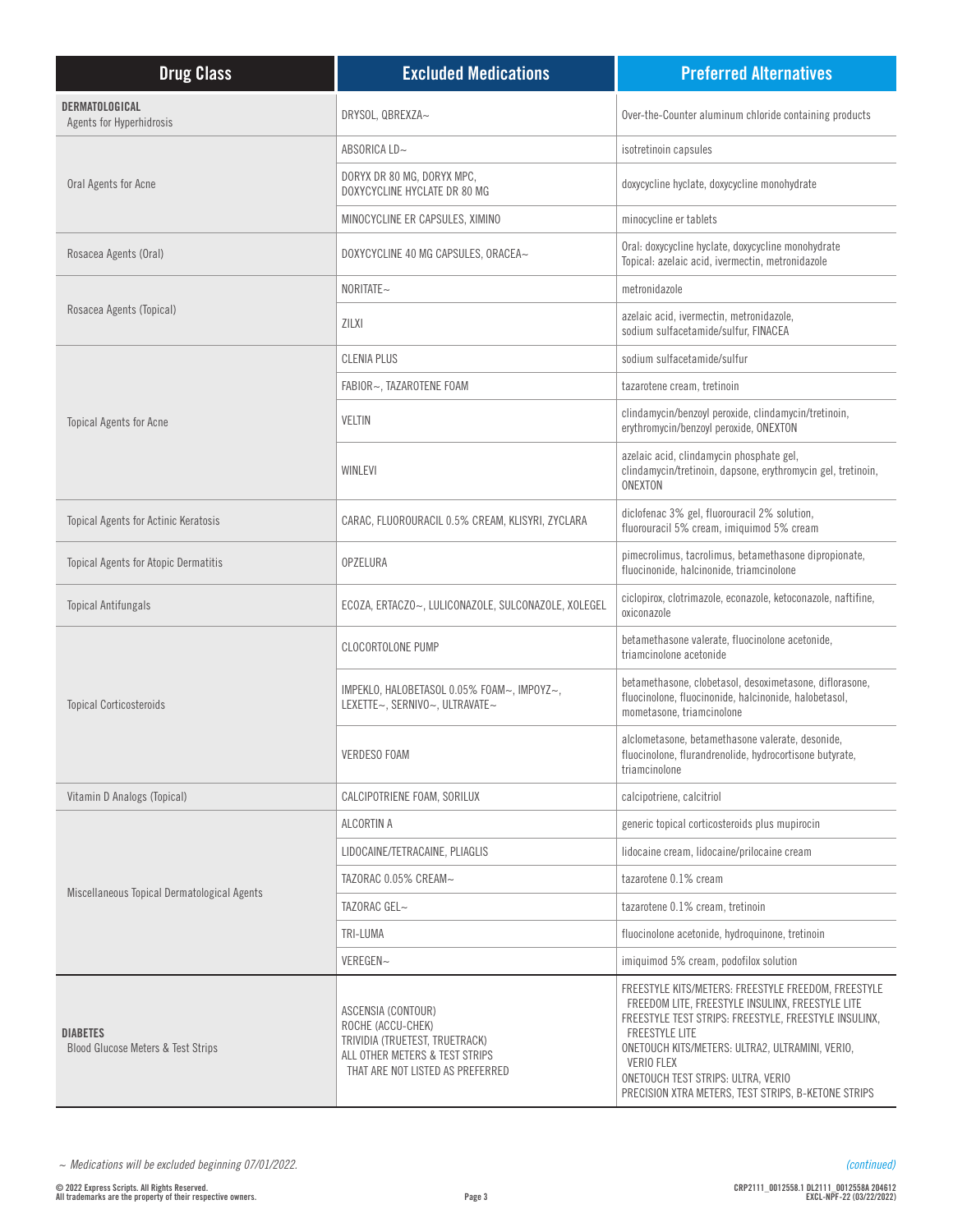| <b>Drug Class</b>                                                                                             | <b>Excluded Medications</b>                                                                                              | <b>Preferred Alternatives</b>                                       |
|---------------------------------------------------------------------------------------------------------------|--------------------------------------------------------------------------------------------------------------------------|---------------------------------------------------------------------|
| <b>DIABETES</b> (continued)<br>Dipeptidyl Peptidase-4 (DPP-4) Inhibitors & Combinations                       | ALOGLIPTIN, NESINA, ONGLYZA, TRADJENTA                                                                                   | JANUVIA                                                             |
|                                                                                                               | ALOGLIPTIN/METFORMIN, JENTADUETO, JENTADUETO XR,<br>KAZANO, KOMBIGLYZE XR                                                | JANUMET, JANUMET XR                                                 |
|                                                                                                               | ALOGLIPTIN/PIOGLITAZONE                                                                                                  | pioglitazone plus JANUVIA                                           |
| Dipeptidyl Peptidase-4 (DPP-4) Inhibitors/Sodium Glucose<br>Co-Transporter-2 (SGLT-2) Inhibitors Combinations | <b>QTERN</b>                                                                                                             | GLYXAMBI, STEGLUJAN                                                 |
| Glucagon-Like Peptide-1 Agonists                                                                              | ADLYXIN, VICTOZA                                                                                                         | BYDUREON BCISE, BYETTA, OZEMPIC, TRULICITY                          |
| Insulins                                                                                                      | ADMELOG, AFREZZA, APIDRA, FIASP, INSULIN ASPART,<br>INSULIN ASPART PROTAMINE, INSULIN LISPRO, NOVOLOG,<br>RELION NOVOLOG | HUMALOG, LYUMJEV                                                    |
|                                                                                                               | INSULIN GLARGINE-YFGN, LANTUS                                                                                            | LEVEMIR, SEMGLEE (YFGN), TOUJEO, TRESIBA                            |
|                                                                                                               | NOVOLIN, RELION NOVOLIN                                                                                                  | HUMULIN                                                             |
| Sodium Glucose Co-Transporter-2 (SGLT-2) Inhibitors &                                                         | INVOKAMET, INVOKAMET XR                                                                                                  | SEGLUROMET, SYNJARDY, SYNJARDY XR, XIGDUO XR                        |
| Combinations                                                                                                  | <b>INVOKANA</b>                                                                                                          | FARXIGA, JARDIANCE, STEGLATRO                                       |
| <b>EAR/NOSE</b><br><b>Nasal Steroids</b>                                                                      | BECONASE AQ, OMNARIS, QNASL, ZETONNA                                                                                     | flunisolide, fluticasone, mometasone                                |
| Otic Antibiotics & Combination Products                                                                       | CETRAXAL                                                                                                                 | ciprofloxacin otic, ofloxacin otic                                  |
|                                                                                                               | CIPRO HC, CIPROFLOXACIN/FLUOCINOLONE OTIC, OTOVEL                                                                        | ciprofloxacin/dexamethasone otic                                    |
| <b>ENDOCRINE</b><br><b>Cushing's Agents</b>                                                                   | <b>ISTURISA</b>                                                                                                          | SIGNIFOR                                                            |
| Gonadotropin-Releasing Hormone (GnRH) Analogs<br>(for Central Precocious Puberty)                             | <b>FENSOLVI</b>                                                                                                          | LUPRON DEPOT-PED, TRIPTODUR                                         |
| <b>Growth Hormones</b>                                                                                        | HUMATROPE, NUTROPIN AQ NUSPIN, OMNITROPE,<br>SAIZEN, SAIZENPREP, SKYTROFA, ZOMACTON                                      | GENOTROPIN, NORDITROPIN FLEXPRO                                     |
|                                                                                                               | <b>BYNFEZIA</b>                                                                                                          | octreotide                                                          |
| Somatostatin Analogs                                                                                          | MYCAPSSA, SANDOSTATIN LAR DEPOT                                                                                          | SOMATULINE DEPOT                                                    |
|                                                                                                               | SIGNIFOR LAR                                                                                                             | For Acromegaly: SOMATULINE DEPOT<br>For Cushing's Disease: SIGNIFOR |
| <b>Testosterone Products</b>                                                                                  | AVEED                                                                                                                    | testosterone cypionate, testosterone enanthate                      |
| <b>Thyroid Replacement Therapy</b>                                                                            | LEVOTHYROXINE CAPSULES, THYQUIDITY,<br>TIROSINT, TIROSINT-SOL                                                            | levothyroxine tablets                                               |
|                                                                                                               | <b>CORTROPHIN GEL</b>                                                                                                    | No alternatives recommended                                         |
| Miscellaneous Endocrine Agents                                                                                | KORLYM                                                                                                                   | ketoconazole, LYSODREN, SIGNIFOR                                    |
| GASTROINTESTINAL<br>Antidiarrheal Agents                                                                      | <b>MYTESI</b>                                                                                                            | diphenoxylate/atropine, loperamide                                  |
|                                                                                                               | AKYNZEO CAPSULES                                                                                                         | granisetron, ondansetron, aprepitant, VARUBI TABLETS                |
|                                                                                                               | ANTIVERT                                                                                                                 | meclizine                                                           |
| Antiemetics (Oral)                                                                                            | BONJESTA~                                                                                                                | doxylamine/pyridoxine hcl                                           |
|                                                                                                               | <b>EMEND POWDER PACKETS</b>                                                                                              | aprepitant, VARUBI TABLETS                                          |
| <b>Bowel Evacuants</b>                                                                                        | CLENPIQ, GOLYTELY PACKETS, OSMOPREP, PLENVU, SUPREP,<br><b>SUTAB</b>                                                     | peg-electrolyte solution (high and low volume generics)             |
| Corticosteroids (Rectal Formulations)                                                                         | CORTIFOAM                                                                                                                | hydrocortisone enema, UCERIS FOAM                                   |
| <b>Gallstone Dissolution Agents</b>                                                                           | RELTONE                                                                                                                  | ursodiol                                                            |
| Gastroparesis Agents                                                                                          | GIMOTI                                                                                                                   | No alternatives recommended                                         |

*~ Medications will be excluded beginning 07/01/2022.*

*(continued)*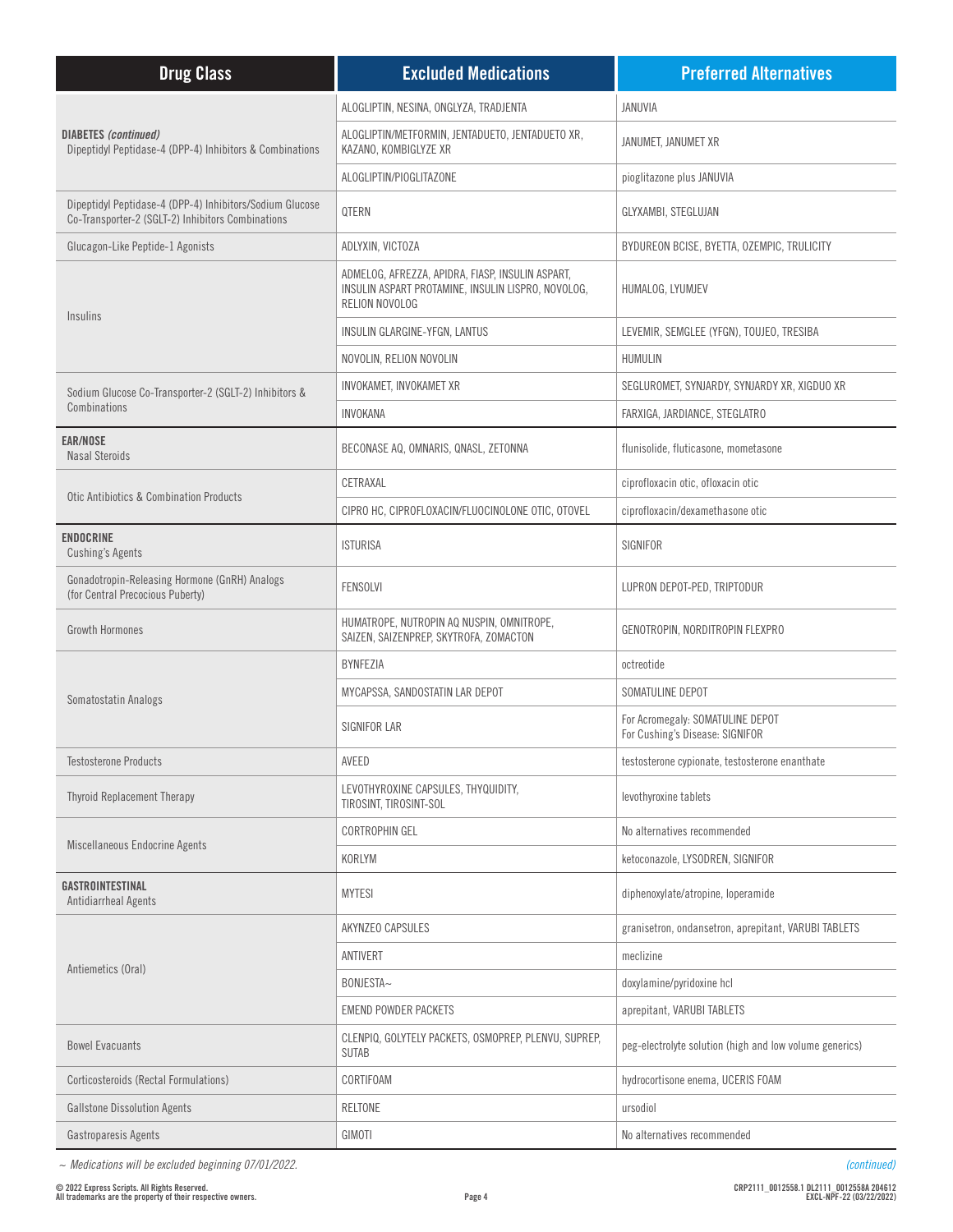| <b>Drug Class</b>                                                                 | <b>Excluded Medications</b>                                                                                                                                        | <b>Preferred Alternatives</b>                                                                                                                                                  |
|-----------------------------------------------------------------------------------|--------------------------------------------------------------------------------------------------------------------------------------------------------------------|--------------------------------------------------------------------------------------------------------------------------------------------------------------------------------|
| <b>GASTROINTESTINAL (continued)</b><br>Helicobacter Pylori Agents                 | HELIDAC, PYLERA                                                                                                                                                    | lansoprazole/amoxicillin/clarithromycin, TALICIA                                                                                                                               |
| <b>Hemorrhoidal Preparations</b>                                                  | PROCTOFOAM-HC                                                                                                                                                      | pramoxine/hydrocortisone                                                                                                                                                       |
| <b>Inflammatory Bowel Agents</b>                                                  | <b>DIPENTUM</b>                                                                                                                                                    | balsalazide disodium, mesalamine dr, mesalamine er,<br>sulfasalazine, PENTASA                                                                                                  |
| Irritable Bowel Syndrome & Chronic Constipation Agents                            | AMITIZA, LUBIPROSTONE                                                                                                                                              | LINZESS, TRULANCE                                                                                                                                                              |
| <b>Pancreatic Enzymes</b>                                                         | PERTZYE                                                                                                                                                            | CREON, PANCREAZE, ZENPEP                                                                                                                                                       |
| Proton Pump Inhibitors                                                            | ACIPHEX SPRINKLE, DEXILANT, DEXLANSOPRAZOLE,<br>ESOMEPRAZOLE STRONTIUM, NEXIUM PACKETS,<br>PRILOSEC SUSPENSION, RABEPRAZOLE DR SPRINKLE                            | esomeprazole magnesium, lansoprazole, omeprazole,<br>pantoprazole, rabeprazole                                                                                                 |
| Miscellaneous Gastrointestinal Agents                                             | DARTISLA ODT                                                                                                                                                       | glycopyrrolate tablets                                                                                                                                                         |
| HEMATOLOGICAL<br>Antiplatelet Agents                                              | ASPIRIN/OMEPRAZOLE DR, YOSPRALA DR                                                                                                                                 | aspirin plus omeprazole, esomeprazole, lansoprazole,<br>pantoprazole or rabeprazole                                                                                            |
| <b>Erythropoiesis-Stimulating Agents</b>                                          | ARANESP, EPOGEN, MIRCERA                                                                                                                                           | PROCRIT, RETACRIT                                                                                                                                                              |
|                                                                                   | NOVOSEVEN RT                                                                                                                                                       | <b>SEVENFACT</b>                                                                                                                                                               |
| <b>Factor Deficiency Agents &amp; Related Products</b>                            | NUWIQ, RECOMBINATE, XYNTHA, XYNTHA SOLOFUSE                                                                                                                        | ADVATE, ADYNOVATE, AFSTYLA, ELOCTATE, ESPEROCT, JIVI,<br>KOGENATE FS, KOVALTRY, NOVOEIGHT                                                                                      |
|                                                                                   | GRANIX, NEUPOGEN                                                                                                                                                   | NIVESTYM, ZARXIO                                                                                                                                                               |
| <b>Granulocyte Colony Stimulating Factors</b>                                     | NEULASTA, NYVEPRIA, UDENYCA                                                                                                                                        | FULPHILA, ZIEXTENZO                                                                                                                                                            |
| Iron Replacement Agents                                                           | MONOFERRIC                                                                                                                                                         | sodium ferric gluconate complex, VENOFER                                                                                                                                       |
| Sickle Cell Disease Agents                                                        | <b>OXBRYTA</b>                                                                                                                                                     | hydroxyurea, DROXIA                                                                                                                                                            |
|                                                                                   | <b>SIKLOS</b>                                                                                                                                                      | DROXIA                                                                                                                                                                         |
| Thrombocytopenia Agents                                                           | MULPLETA                                                                                                                                                           | <b>DOPTELET</b>                                                                                                                                                                |
| <b>HEPATITIS</b><br>Hepatitis C                                                   | LEDIPASVIR/SOFOSBUVIR, MAVYRET,<br>SOFOSBUVIR/VELPATASVIR, SOVALDI                                                                                                 | EPCLUSA, HARVONI, VOSEVI, ZEPATIER                                                                                                                                             |
|                                                                                   | CABENUVA                                                                                                                                                           | atazanavir plus lamivudine, darunavir plus lamivudine,<br>lopinavir/ritonavir plus lamivudine, DOVATO, JULUCA,<br>TIVICAY plus lamivudine, TIVICAY plus EDURANT                |
|                                                                                   | COMPLERA                                                                                                                                                           | <b>ODEFSEY</b>                                                                                                                                                                 |
| <b>HIV</b><br>Antiretrovirals                                                     | <b>DELSTRIGO</b>                                                                                                                                                   | efavirenz/emtricitabine/tenofovir disoproxil fumarate,<br>efavirenz/lamivudine/tenofovir disoproxil fumarate, BIKTARVY,<br>GENVOYA, ODEFSEY, SYMFI, SYMFI LO, SYMTUZA, TRIUMEQ |
| Note: Current patients established on therapy<br>are allowed to continue therapy. | PIFELTRO                                                                                                                                                           | efavirenz, EDURANT                                                                                                                                                             |
|                                                                                   | PREZCOBIX                                                                                                                                                          | atazanavir, lopinavir/ritonavir, ritonavir, PREZISTA                                                                                                                           |
|                                                                                   | RUKOBIA ER                                                                                                                                                         | Coverage may be approved for the treatment of human<br>immunodeficiency virus-1 infection in heavily treatment-<br>experienced patients with multidrug-resistant infection.    |
|                                                                                   | STRIBILD                                                                                                                                                           | BIKTARVY, GENVOYA                                                                                                                                                              |
| MUSCULOSKELETAL & RHEUMATOLOGY<br><b>Gout Therapy</b>                             | <b>COLCHICINE CAPSULES</b>                                                                                                                                         | colchicine tablets, MITIGARE                                                                                                                                                   |
| Nonsteroidal Anti-Inflammatory Drugs (NSAIDs)                                     | DICLOFENAC 35 MG CAPSULES,<br>DICLOFENAC POTASSIUM 25 MG TABLETS,<br>INDOMETHACIN 20 MG CAPSULES, KETOROLAC NASAL SPRAY,<br>RELAFEN DS, TIVORBEX, ZIPSOR, ZORVOLEX | diclofenac, etodolac, flurbiprofen, ibuprofen, indomethacin,<br>ketoprofen, meloxicam, nabumetone, naproxen, oxaprozin,<br>piroxicam                                           |
|                                                                                   | ELYXYB                                                                                                                                                             | celecoxib                                                                                                                                                                      |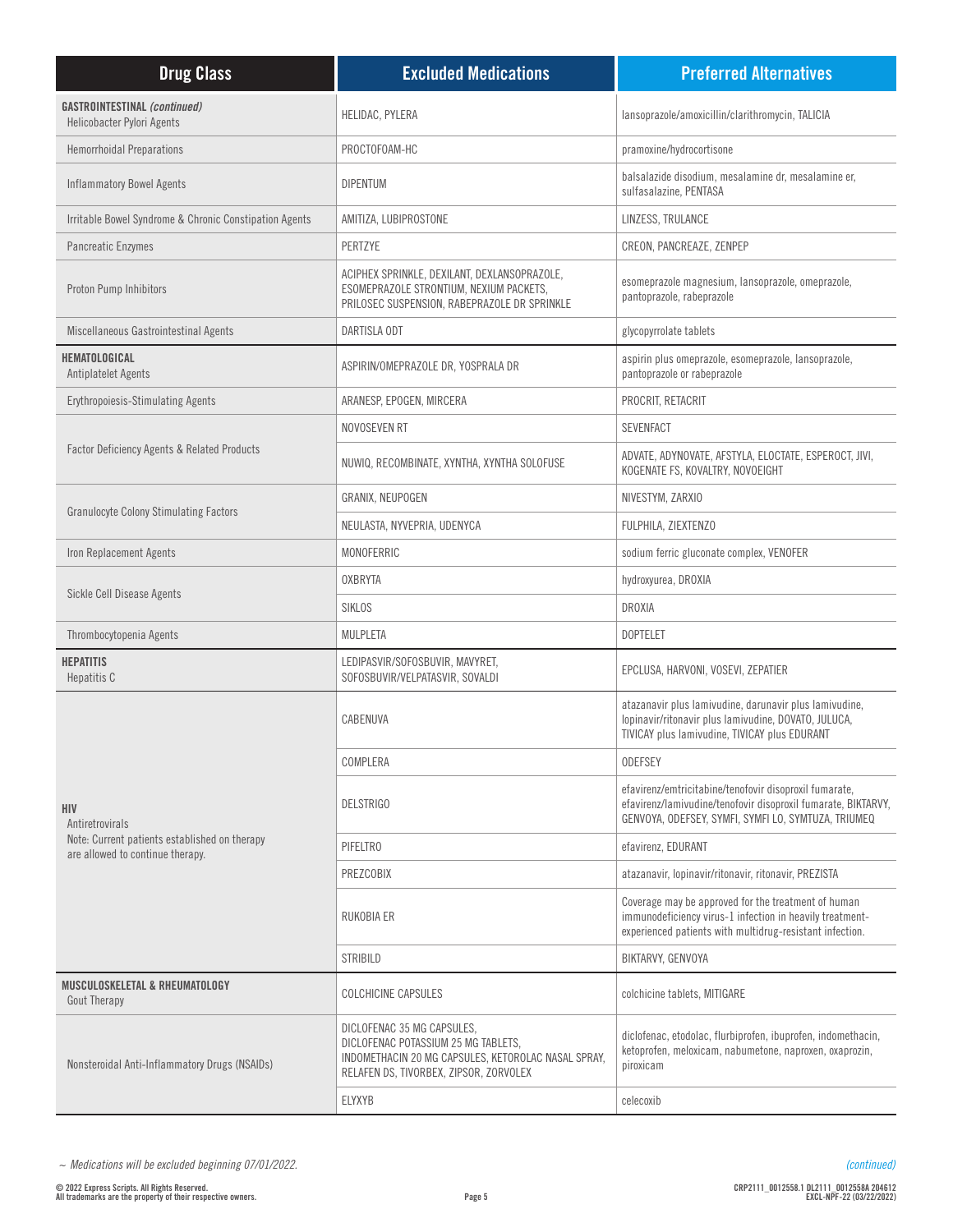| <b>Drug Class</b>                                                                                      | <b>Excluded Medications</b>                                                   | <b>Preferred Alternatives</b>                                                                       |
|--------------------------------------------------------------------------------------------------------|-------------------------------------------------------------------------------|-----------------------------------------------------------------------------------------------------|
| <b>MUSCULOSKELETAL &amp; RHEUMATOLOGY</b><br>Nonsteroidal Anti-Inflammatory Drugs (NSAIDs) (continued) | FENOPROFEN CAPSULES, FENORTHO, NALFON CAPSULES                                | fenoprofen calcium tablets, etodolac, flurbiprofen, ibuprofen,<br>ketoprofen, meloxicam, nabumetone |
|                                                                                                        | INDOCIN SUPPOSITORIES~                                                        | etodolac, flurbiprofen, ibuprofen, indomethacin, ketoprofen,<br>meloxicam, nabumetone, naproxen     |
|                                                                                                        | INDOCIN SUSPENSION~                                                           | ibuprofen suspension, naproxen suspension                                                           |
| Topical Nonsteroidal Anti-Inflammatory Drugs (NSAIDs)                                                  | DICLOFENAC EPOLAMINE PATCHES, PENNSAID                                        | diclofenac sodium topical,<br>FLECTOR PATCHES, LICART PATCHES                                       |
| <b>OBSTETRICAL &amp; GYNECOLOGICAL</b><br><b>Combination Patches</b>                                   | <b>CLIMARA PRO</b>                                                            | COMBIPATCH                                                                                          |
|                                                                                                        | ANNOVERA, BALCOLTRA, LO LOESTRIN FE, NATAZIA,<br>NEXTSTELLIS, TWIRLA, TYBLUME | generic oral, patch and ring contraceptives                                                         |
| Contraceptives                                                                                         | PHEXXI                                                                        | Barrier methods of contraception, such as condoms,<br>diaphragms, spermicides or sponges.           |
|                                                                                                        | <b>SLYND</b>                                                                  | generic progestin-only oral contraceptives                                                          |
|                                                                                                        | ESTRING, IMVEXXY, INTRAROSA, OSPHENA                                          | estradiol cream, estradiol vaginal inserts, PREMARIN CREAM                                          |
| Estrogen & Estrogen Modifiers for Vaginal Symptoms                                                     | <b>FEMRING</b>                                                                | estradiol cream, estradiol patches, estradiol tablets,<br>estradiol vaginal inserts, PREMARIN CREAM |
| Estrogen/Progestin Combinations (Oral)                                                                 | BIJUVA, PREMPHASE, PREMPRO                                                    | estradiol/norethindrone acetate,<br>ethinyl estradiol/norethindrone acetate                         |
| Estrogens (Oral)                                                                                       | MENEST, PREMARIN TABLETS                                                      | estradiol tablets                                                                                   |
| Human Chorionic Gonadotropin‡                                                                          | PREGNYL                                                                       | NOVAREL, OVIDREL                                                                                    |
| <b>Ovulatory Stimulants (Follitropins)</b>                                                             | FOLLISTIM AQ                                                                  | GONAL-F, GONAL-F RFF, GONAL-F RFF REDI-JECT                                                         |
| <b>Prenatal Vitamins</b>                                                                               | PREGENNA, TRINAZ                                                              | generic prenatal vitamins                                                                           |
| <b>Topical Estrogen Agents</b>                                                                         | DIVIGEL, ELESTRIN, ESTROGEL, EVAMIST                                          | estradiol patches                                                                                   |
|                                                                                                        | CRINONE 4%                                                                    | medroxyprogesterone, megestrol, norethindrone, progesterone                                         |
| Vaginal Progesterones                                                                                  | CRINONE 8%                                                                    | ENDOMETRIN                                                                                          |
| ONCOLOGY<br>Acute Myeloid Leukemia (AML) Agents                                                        | ONUREG                                                                        | azacitidine, decitabine                                                                             |
| Bevacizumab-Containing Agents                                                                          | AVASTIN                                                                       | ZIRABEV                                                                                             |
| <b>Breast Cancer Agents</b>                                                                            | KISQALI, KISQALI FEMARA CO-PACK, PIQRAY                                       | IBRANCE, VERZENIO                                                                                   |
| Multiple Myeloma Agents                                                                                | BLENREP, XPOVIO                                                               | DARZALEX, KYPROLIS, NINLARO, POMALYST, REVLIMID,<br>THALOMID, VELCADE                               |
| Myelodysplastic Syndrome Agents                                                                        | <b>INQOVI</b>                                                                 | decitabine                                                                                          |
| <b>Myelofibrosis Agents</b>                                                                            | <b>INREBIC</b>                                                                | <b>JAKAFI</b>                                                                                       |
| Non-Small Cell Lung Cancer Agents                                                                      | <b>TEPMETKO</b>                                                               | TABRECTA                                                                                            |
| Prostate Cancer Agents                                                                                 | TRELSTAR                                                                      | ELIGARD, FIRMAGON                                                                                   |
| Renal Cell Cancer Agents                                                                               | FOTIVDA                                                                       | CABOMETYX, INLYTA, LENVIMA                                                                          |
| Rituximab-Containing Agents                                                                            | RIABNI, RITUXAN, RITUXAN HYCELA, TRUXIMA                                      | <b>RUXIENCE</b>                                                                                     |
| Trastuzumab-Containing Agents                                                                          | HERCEPTIN, HERCEPTIN HYLECTA, HERZUMA, OGIVRI,<br>ONTRUZANT                   | KANJINTI, TRAZIMERA                                                                                 |
|                                                                                                        | PHESGO                                                                        | PERJETA plus KANJINTI or TRAZIMERA                                                                  |
| Tyrosine Kinase Inhibitors                                                                             | QINLOCK                                                                       | imatinib, sunitinib malate, NEXAVAR, SPRYCEL, STIVARGA,<br>TASIGNA, VOTRIENT                        |

*‡ Please note that product placement is subject to change throughout the year based upon changes in market dynamics.*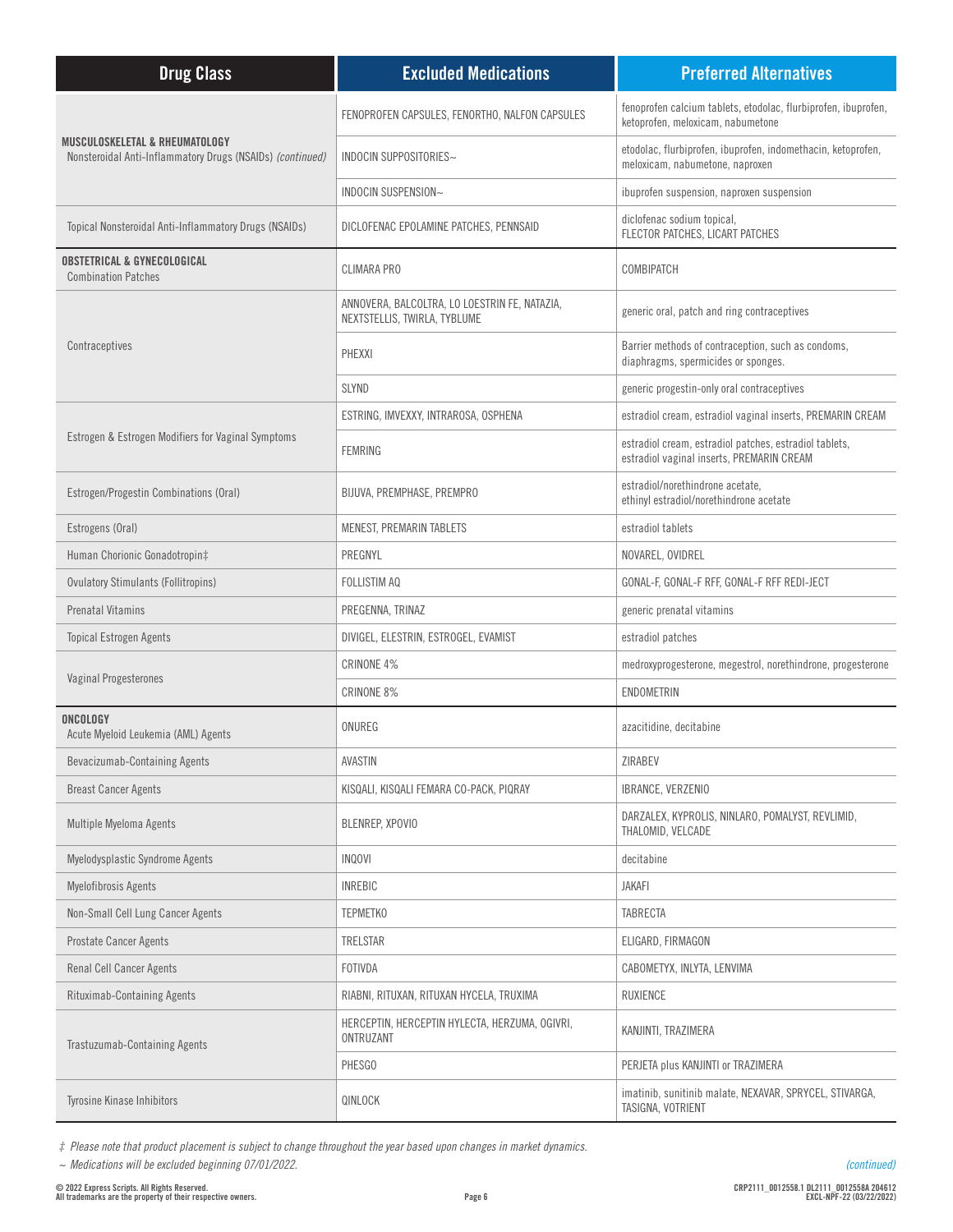| <b>Drug Class</b>                                                                   | <b>Excluded Medications</b>                                                                                                               | <b>Preferred Alternatives</b>                                                                                                                            |
|-------------------------------------------------------------------------------------|-------------------------------------------------------------------------------------------------------------------------------------------|----------------------------------------------------------------------------------------------------------------------------------------------------------|
| ONCOLOGY                                                                            | <b>SCEMBLIX</b>                                                                                                                           | imatinib, BOSULIF, ICLUSIG, SPRYCEL, TASIGNA                                                                                                             |
| Tyrosine Kinase Inhibitors (continued)                                              | <b>TRUSELTIQ</b>                                                                                                                          | PEMAZYRE                                                                                                                                                 |
| <b>OPHTHALMIC</b><br>Antiglaucoma Agents (Beta-Adrenergic Blockers)                 | <b>BETIMOL</b>                                                                                                                            | timolol drops, betaxolol drops, carteolol drops,<br>levobunolol drops                                                                                    |
| Antiglaucoma Agents (Ophthalmic Prostaglandins)                                     | DURYSTA, XELPROS, ZIOPTAN                                                                                                                 | bimatoprost drops, latanoprost drops, travoprost drops                                                                                                   |
| Antiglaucoma Agents (Other)                                                         | RHOPRESSA, ROCKLATAN                                                                                                                      | betaxolol drops, bimatoprost drops,<br>dorzolamide/timolol drops, latanoprost drops,<br>levobunolol drops, timolol drops, travoprost drops               |
| <b>Blepharoptosis Agents</b>                                                        | <b>UPNEEQ</b>                                                                                                                             | No alternatives recommended                                                                                                                              |
| Ophthalmic Agents - Vascular Endothelial Growth Inhibitors                          | <b>SUSVIMO</b>                                                                                                                            | No alternatives recommended                                                                                                                              |
| Ophthalmic Agents - Other                                                           | CYSTADROPS                                                                                                                                | CYSTARAN                                                                                                                                                 |
|                                                                                     | <b>VUITY</b>                                                                                                                              | No alternatives recommended                                                                                                                              |
| Ophthalmic Anti-Allergic                                                            | ALOCRIL, ALOMIDE, ALREX, LASTACAFT, PAZEO, ZERVIATE                                                                                       | azelastine drops, bepotastine drops, cromolyn drops,<br>epinastine drops, olopatadine drops                                                              |
| Ophthalmic Anti-Inflammatory                                                        | FLAREX, FML FORTE, FML S.O.P., MAXIDEX, PRED MILD                                                                                         | dexamethasone drops, fluorometholone drops,<br>loteprednol drops, prednisolone drops                                                                     |
| <b>Ophthalmic Combinations</b>                                                      | TOBRADEX ST, ZYLET                                                                                                                        | tobramycin/dexamethasone drops                                                                                                                           |
| Ophthalmic Non-Steroidal Anti-Inflammatory Drugs<br>(NSAID <sub>s</sub> )           | ACUVAIL, BROMSITE, NEVANAC                                                                                                                | bromfenac drops, diclofenac drops, ketorolac drops                                                                                                       |
| Ophthalmic Quinolone Antibiotics                                                    | BESIVANCE, CILOXAN OINTMENT                                                                                                               | ciprofloxacin drops, gatifloxacin drops, levofloxacin drops,<br>moxifloxacin drops, ofloxacin drops                                                      |
| OSTEOARTHRITIS<br><b>Hyaluronic Acid Derivatives</b>                                | DUROLANE, GEL-ONE, GELSYN-3, GENVISC 850, HYALGAN,<br>HYMOVIS, SUPARTZ FX, SYNVISC, SYNVISC-ONE, TRILURON,<br>TRIVISC, VISCO-3            | EUFLEXXA, MONOVISC, ORTHOVISC                                                                                                                            |
| <b>RENAL</b><br>Nephropathic Cystinosis Agents                                      | <b>PROCYSBI</b>                                                                                                                           | CYSTAGON                                                                                                                                                 |
| Nocturnal Polyuria Agents                                                           | <b>NOCTIVA</b>                                                                                                                            | desmopressin tablets                                                                                                                                     |
| <b>Overactive Bladder Agents</b>                                                    | <b>VESICARE LS</b>                                                                                                                        | oxybutynin, oxybutynin er                                                                                                                                |
| <b>Phosphate Binders</b>                                                            | <b>FOSRENOL POWDER PACKETS</b>                                                                                                            | lanthanum, sevelamer carbonate, sevelamer hcl,<br>PHOSLYRA, VELPHORO                                                                                     |
| <b>RESPIRATORY</b><br>Epinephrine Auto-Injector Systems                             | EPINEPHRINE AUTO-INJECTOR (BY A-S MEDICATION,<br>AMNEAL PHARMA, AVKARE)                                                                   | epinephrine auto-injector (by Mylan, Teva),<br>EPIPEN, EPIPEN JR                                                                                         |
| Immunological Agents for Asthma                                                     | CINQAIR                                                                                                                                   | DUPIXENT, FASENRA, NUCALA                                                                                                                                |
| Long-Acting Beta Agonist Inhalers                                                   | STRIVERDI RESPIMAT                                                                                                                        | <b>SEREVENT DISKUS</b>                                                                                                                                   |
| Long-Acting Muscarinic Antagonist Inhalers                                          | <b>TUDORZA PRESSAIR</b>                                                                                                                   | INCRUSE ELLIPTA, SPIRIVA HANDIHALER, SPIRIVA RESPIMAT                                                                                                    |
| Long-Acting Muscarinic Antagonist/<br>Long-Acting Beta-Agonist Combination Inhalers | <b>DUAKLIR PRESSAIR</b>                                                                                                                   | ANORO ELLIPTA, BEVESPI AEROSPHERE, STIOLTO RESPIMAT                                                                                                      |
| Pulmonary Anti-Inflammatory Inhalers                                                | ARMONAIR DIGIHALER, PULMICORT FLEXHALER                                                                                                   | ARNUITY ELLIPTA, ASMANEX HFA, ASMANEX TWISTHALER,<br>FLOVENT DISKUS, FLOVENT HFA, QVAR REDIHALER                                                         |
| Pulmonary Anti-Inflammatory/<br><b>Beta-Agonist Combination Inhalers</b>            | AIRDUO RESPICLICK, BUDESONIDE/FORMOTEROL,<br>FLUTICASONE/SALMETEROL (BY A-S MEDICATION, TEVA)                                             | fluticasone/salmeterol (by Hikma, Prasco, Proficient Rx),<br>ADVAIR HFA, BREO ELLIPTA, DULERA, SYMBICORT                                                 |
| Respiratory Agents - Other                                                          | <b>DALIRESP</b>                                                                                                                           | BREZTRI AEROSPHERE, TRELEGY ELLIPTA,<br>ANORO ELLIPTA, BEVESPI AEROSPHERE, STIOLTO RESPIMAT,<br>fluticasone/salmeterol (by Hikma, Prasco, Proficient Rx) |
| Short-Acting Beta <sub>2</sub> -Agonist Inhalers                                    | ALBUTEROL SULFATE HFA (BY A-S MEDICATION, PRASCO),<br>LEVALBUTEROL HFA, PROAIR DIGIHALER, PROAIR RESPICLICK,<br>VENTOLIN HFA, XOPENEX HFA | albuterol sulfate hfa (by Bryant Ranch, Cipla, Civica, Lupin,<br>Par, Perrigo, Proficient Rx, Sandoz & Teva)                                             |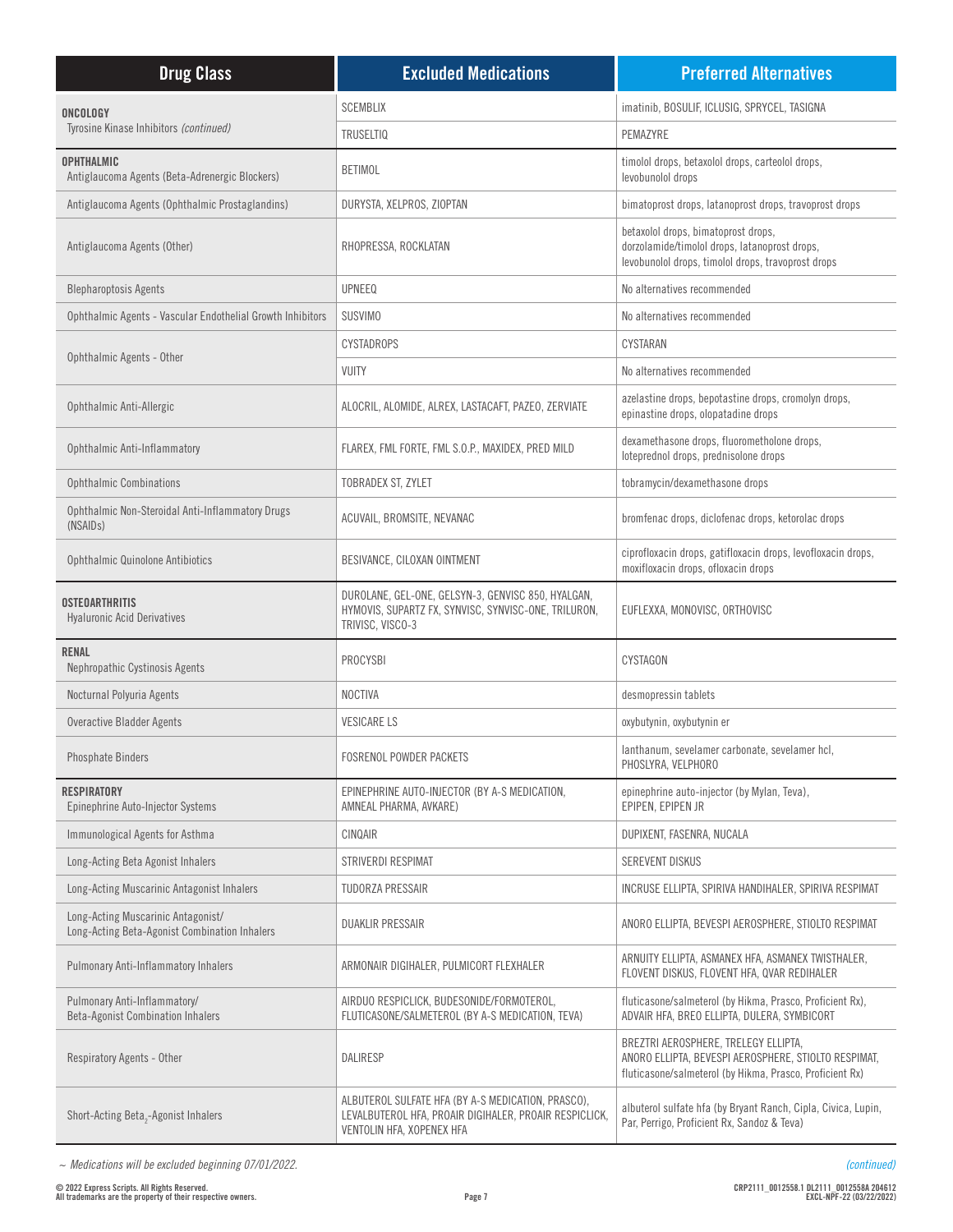| <b>Drug Class</b>                                                  | <b>Excluded Medications</b>             | <b>Preferred Alternatives</b>                                                              |
|--------------------------------------------------------------------|-----------------------------------------|--------------------------------------------------------------------------------------------|
| <b>MISCELLANEOUS AGENTS</b><br>Allergen Immunotherapy              | PALFORZIA                               | No alternatives recommended                                                                |
| Gaucher Disease Agents                                             | ELELYSO, VPRIV                          | CEREZYME                                                                                   |
|                                                                    | ALKINDI SPRINKLE                        | hydrocortisone tablets                                                                     |
| Glucocorticoids                                                    | <b>HEMADY</b>                           | dexamethasone tablets                                                                      |
| Hereditary Angioedema                                              | <b>BERINERT</b>                         | CINRYZE, RUCONEST                                                                          |
|                                                                    | CUTAQUIG                                | SC: GAMMAGARD LIQUID, GAMUNEX-C, XEMBIFY                                                   |
| Immune Globulins                                                   | GAMMAKED                                | IV: GAMMAGARD LIQUID, GAMMAGARD S-D, GAMUNEX-C<br>SC: GAMMAGARD LIQUID, GAMUNEX-C, XEMBIFY |
|                                                                    | <b>HIZENTRA</b>                         | <b>SC: XEMBIFY</b>                                                                         |
|                                                                    | <b>ENVARSUS XR</b>                      | tacrolimus                                                                                 |
|                                                                    | <b>LUPKYNIS</b>                         | mycophenolate mofetil plus systemic corticosteroid                                         |
| Immunosuppressant Agents                                           | OTREXUP, REDITREX                       | methotrexate injection, RASUVO                                                             |
|                                                                    | <b>XATMEP</b>                           | methotrexate                                                                               |
| <b>Infused TNF Antagonists</b>                                     | AVSOLA, INFLIXIMAB, REMICADE, RENFLEXIS | <b>INFLECTRA</b>                                                                           |
| Neuromyelitis Optica Spectrum Disorder Agents                      | UPLIZNA                                 | <b>ENSPRYNG</b>                                                                            |
| Osteoporosis - Bone Modifiers                                      | EVENITY, PROLIA                         | alendronate, ibandronate, risedronate, zoledronic acid,<br>FORTEO, TYMLOS                  |
| Polyneuropathy of Hereditary<br>Transthyretin-Mediated Amyloidosis | <b>ONPATTRO</b>                         | <b>TEGSEDI</b>                                                                             |
| <b>Vasculitis Agents</b>                                           | <b>TAVNEOS</b>                          | azathioprine, cyclophosphamide, mycophenolate, RUXIENCE                                    |

## **Indication Based Management**

| <b>Drug Class</b>                                    | <b>Excluded Medications</b>                                                                                                                                                                                                                                                                                                                                                                  | <b>Preferred Alternatives</b>                                                                                                                                                                                                                                                                                                                                                                                     |
|------------------------------------------------------|----------------------------------------------------------------------------------------------------------------------------------------------------------------------------------------------------------------------------------------------------------------------------------------------------------------------------------------------------------------------------------------------|-------------------------------------------------------------------------------------------------------------------------------------------------------------------------------------------------------------------------------------------------------------------------------------------------------------------------------------------------------------------------------------------------------------------|
| Spinal Conditions (nr-axSpA)                         | <b>COSENTYX</b>                                                                                                                                                                                                                                                                                                                                                                              | TALTZ, CIMZIA                                                                                                                                                                                                                                                                                                                                                                                                     |
| Inflammatory Conditions‡ where COSENTYX is indicated | COSENTYX                                                                                                                                                                                                                                                                                                                                                                                     | See Below for Preferred Alternatives                                                                                                                                                                                                                                                                                                                                                                              |
| <b>Drug Class</b>                                    | <b>Nonpreferred Medications</b>                                                                                                                                                                                                                                                                                                                                                              | <b>Preferred Alternatives</b>                                                                                                                                                                                                                                                                                                                                                                                     |
| Inflammatory Conditions‡                             | All other Brand Name medications for Inflammatory<br>Conditions are Nonpreferred. Approval may be granted<br>following a coverage review. A trial of one or more Preferred<br>medications is required prior to initiating therapy with a<br>Nonpreferred medication. A formulary exception may be<br>granted for a patient already established on therapy with a<br>Nonpreferred medication. | Preferred: ENBREL, HUMIRA, OTEZLA, SKYRIZI, STELARA SC,<br>TALTZ. TREMFYA<br>Preferred after Step through HUMIRA: ACTEMRA SC<br>Preferred after Step through ENBREL or HUMIRA: RINVOQ ER,<br>XELJANZ, XELJANZ XR<br>ULCERATIVE COLITIS ONLY Preferred after Step through<br>HUMIRA: SIMPONI 100 MG, XELJANZ, XELJANZ XR<br>ULCERATIVE COLITIS ONLY Preferred after Step through<br>HUMIRA and STELARA SC: ZEPOSIA |

*‡ Please note that product placement for treatment of Inflammatory Conditions in the Inflammatory Conditions Care Value (ICCV) Program are subject to change throughout the year based upon changes in market dynamics, new indications for existing products, biosimilar and new product launches.*